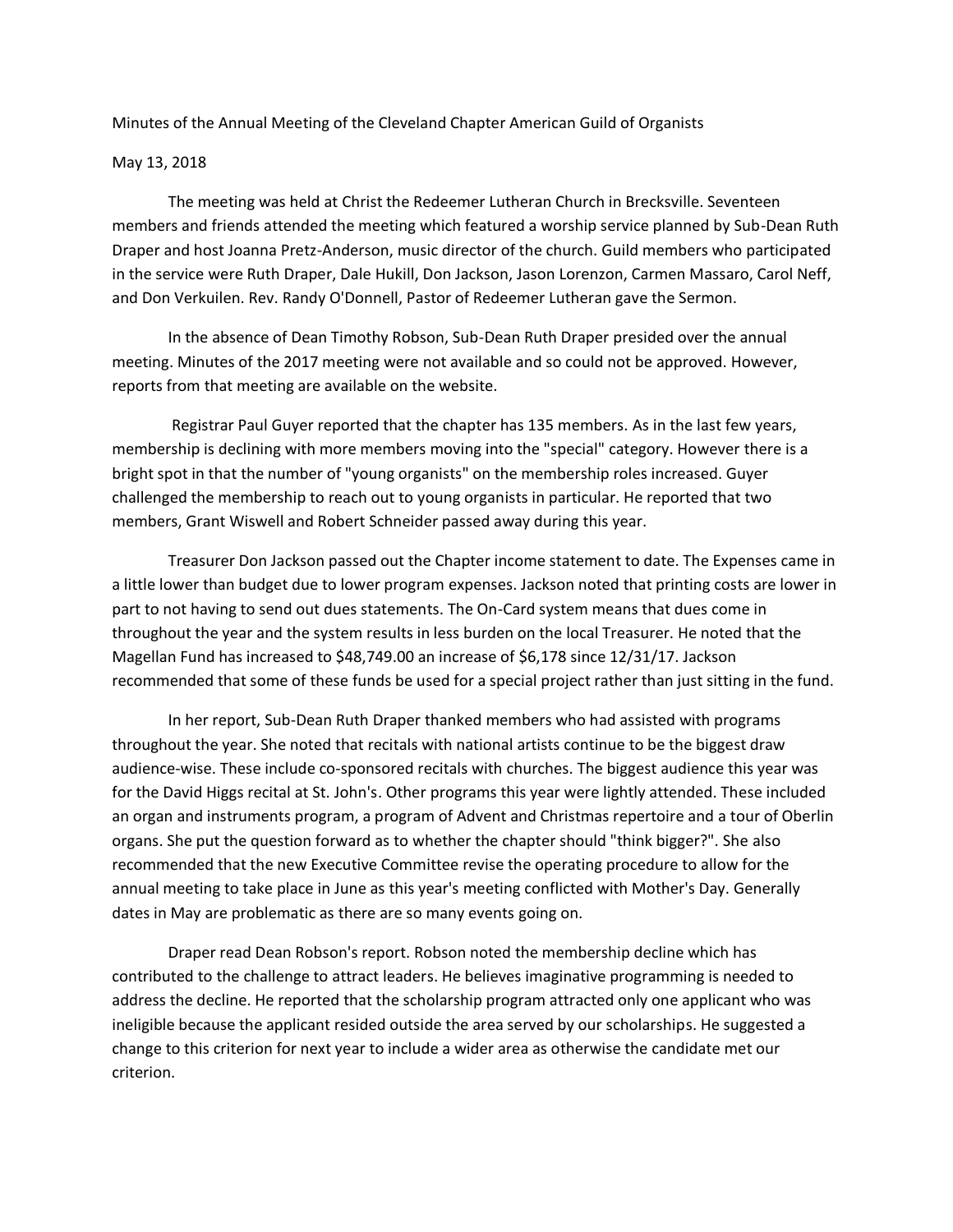Draper announced the incoming officers and Executive Committee members. Continuing officers are Dean: Tim Robson, Treasurer: Don Jackson and Secretary: Fern Jennings. Brian Wentzel was elected as Sub-Dean. New Executive Committee members for a three year term are Robert Day, Carmen Massaro and Don Verkuilen.

Ruth Draper installed these new officers. Jason Lorenzon moved the meeting be adjourned. A Postlude played by Don Jackson concluded the service. A reception followed.

Submitted by

Fern Jennings, Secrectary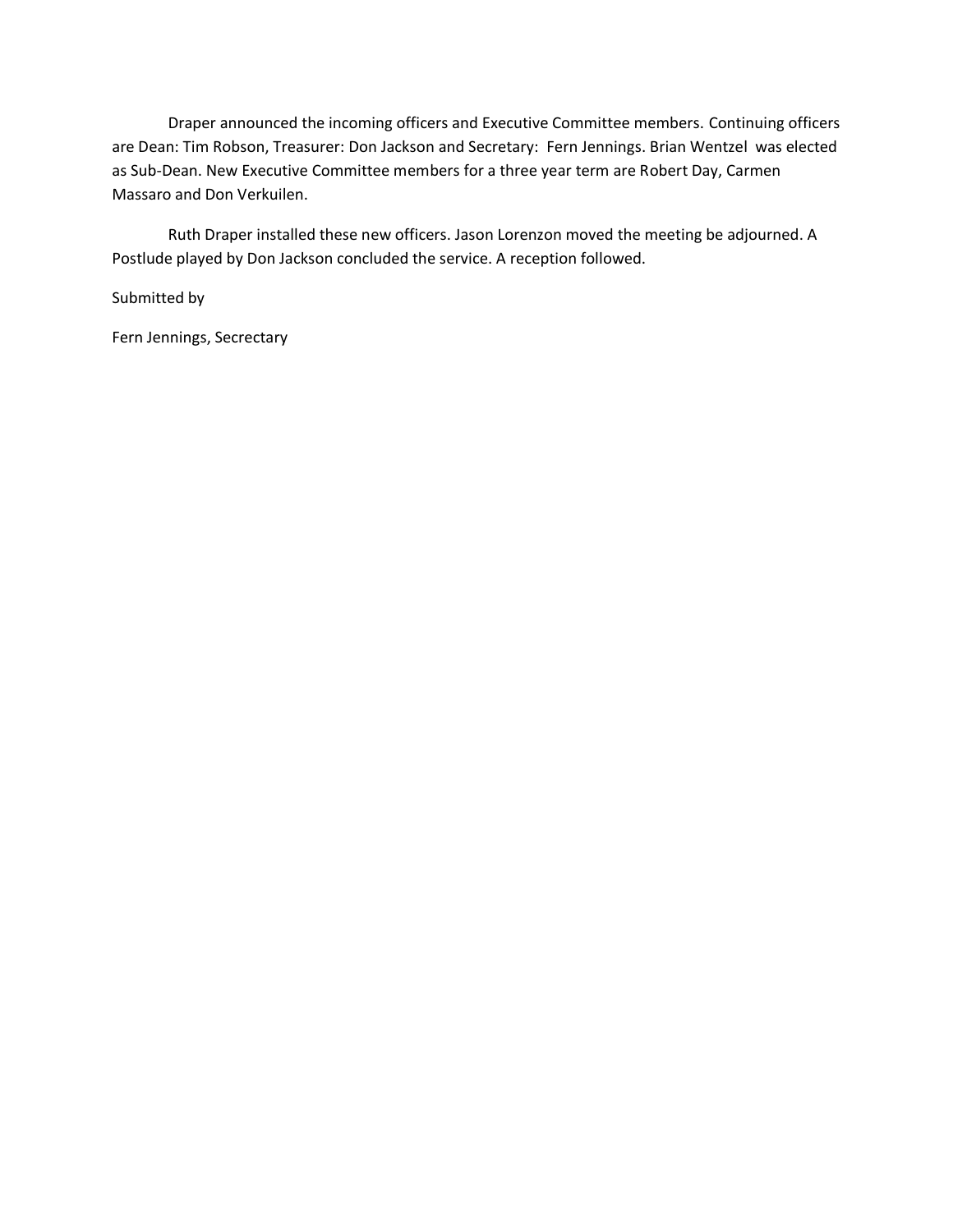### Report of the Dean 2017/18 Program Year

This year has been one of relative calm in the chapter, with excellent programming coordinated by Ruth Draper, Subdean. I am grateful for all of her work, and for the various participants. Cooperation between the guild and other recital presenters allows the chapter to help sponsor renowned organists in Cleveland. I also thank our other officers and Executive Committee members. Although we have had few in-person meetings, there has been good discussion via email and general consensus about decisions needing to be made.

I do note a worrying trend in our membership: the chart in Registrar Paul Guyer's report is stark: the general trend in total chapter membership is down; the number of "regular" members is smaller; and the number of "special" (i.e. over 60) members is up. Cleveland is not unique in this trend; indeed, it is reported at the national level. The smaller member base has a direct impact on other chapter activities such as programming. It is also a challenge to attract candidates to run for chapter office. We are lucky as a chapter in that we have an endowment fund that can be used for some aspects of programming; and we have established a scholarship fund to support young and beginning organists. But we will need to be imaginative in future programming to appeal to our membership, attract new members, and encourage attendance by our membership. In Cleveland, as in many other places, the crop of new organists in the area is not growing rapidly, and there are now many demands of all sorts on other members that compete with AGO offerings. We must engage with the rest of the American Guild of Organists in wrestling with a fundamental question: Why should the AGO exist in the 21st century?

1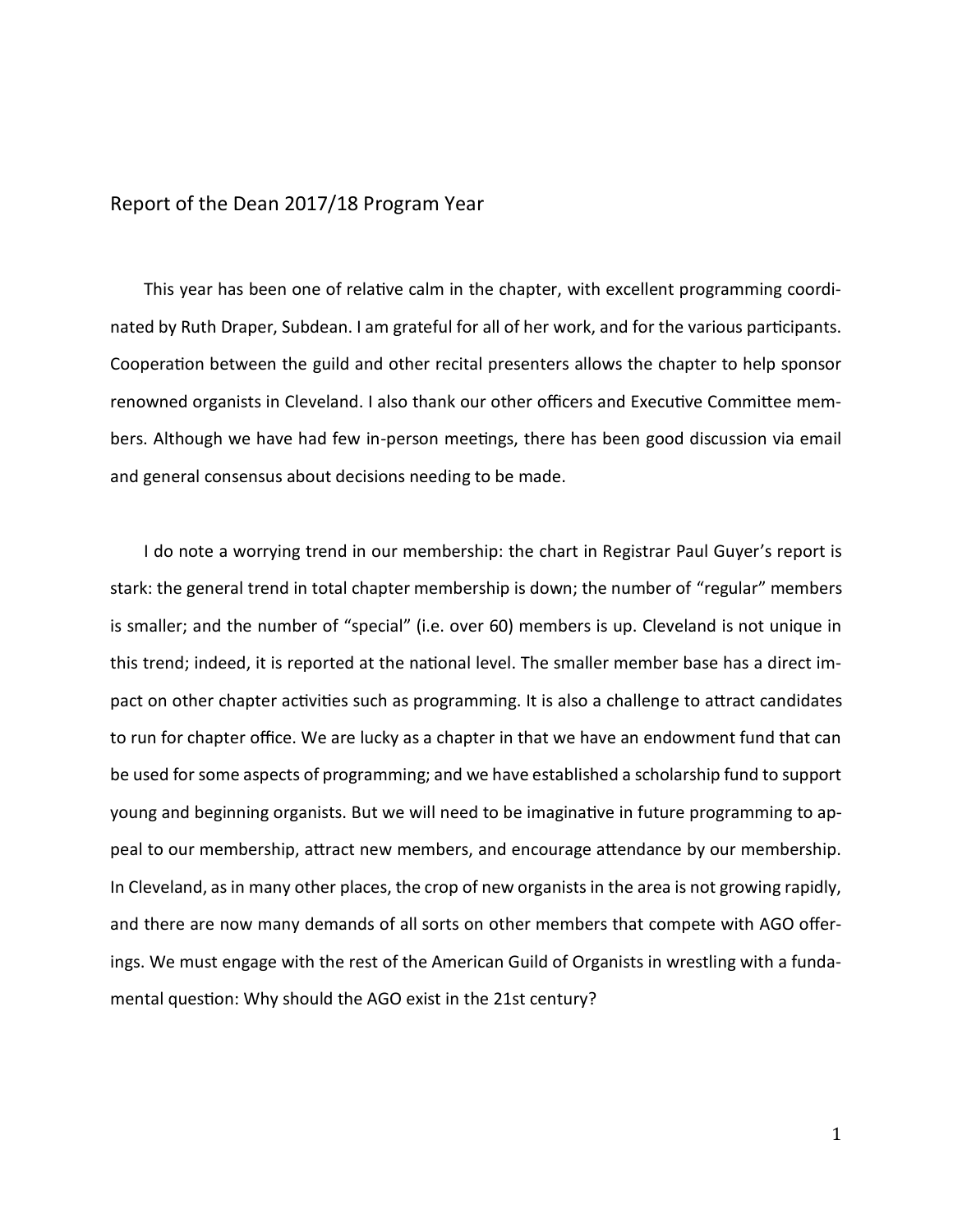Carol Neff coordinated our scholarship activities this year. There was one applicant for a chapter scholarship this year; the individual was highly qualified, but because of the wording of the geographical eligibility requirements, the applicant was disqualified. In the next year, I am recommending that the Executive Committee examine the current guidelines and revise them as necessary for our current time, perhaps including collaboration with other northeast Ohio AGO chapters.

Our social media presence on Facebook continues to attract interest, with numerous "likes" of our postings. Anyone can now subscribe to the "weekly update" email newsletters, and there is some evidence that the Facebook and other electronic communications have attracted attendees to AGO events.

Thanks to our chapter members who agreed to run for office: Brian Wentzel, subdean; and, for Executive Committee, Robert Day, Linda Gardner, Dale Hukill, Carmen Massaro, and Don VerKuilen. Mr. Day, Mr. Massaro, and Mr. VerKuilen were elected for terms ending June 30, 2021. Congratulations to them!

I will be continuing as Dean of the Cleveland Chapter for one more year. I encourage members' comments about programming and other activities of the chapter. If you're interested in participating; we'll find a way for you to participate. Although I raised some serious issues in this report, our chapter is relatively stable financially and organizationally.

Respectfully submitted,

Timothy Robson Dean

2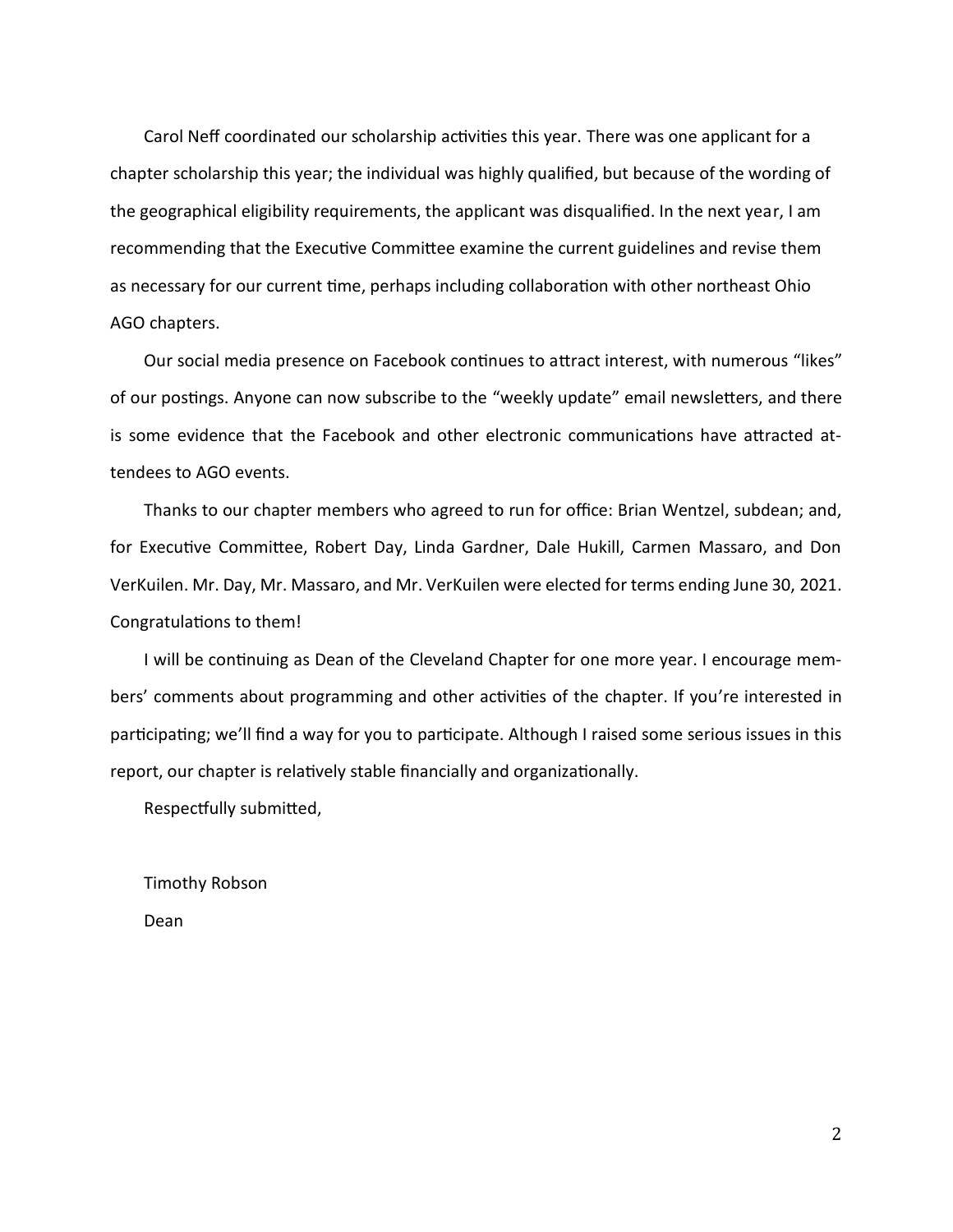### **Subdean's Report 2018 Ruth Draper**

The Cleveland Chapter was able to offer a varied and interesting program year, thanks to the support of local churches and AGO members. I would like to thank everyone who helped coordinate and lead events, including Timothy Robson, David Kazimir, Jonathan Moyer, Todd Wilson, Jim Riggs, Anne Wilson, Greg Heiselman, Joanna Pretz-Anderson and Pastor Randy O'Donnell. Without the support and involvement of our local church musicians and other church staff, our guild events would not be possible.

Our most popular programs continued to be organ recitals by well-known recitalists, which were Isabelle Demers, Michel Bouvard, David Higgs, and Henk de Vries. These concerts were all co-sponsored by the host churches, and partly funded by the Cleveland Foundation Teare/Kerns grant.

In addition to traditional recitals, we also hosted an organ and instruments concert featuring three local organists collaborating with different instrumentalists, which was preceded by a workshop/discussion about using instruments with the organ in worship. A second professional development event was an Advent/Christmas repertoire sharing session. Although attendance at these events was low, those who came seemed to get a lot out of them.

In partnership with the Lorain County Chapter, we held a tour of Oberlin organs led by organ curator David Kazimir and organ professor Jonathan Moyer, which gave people a chance to see four fine instruments up close.

Our final event this year was a worship service featuring different organists playing parts of the service, instead of a members recital. Attendance was low due to the poor date, but I believe this could be a meaningful way to end the year if the operating procedures are modified to allow more date flexibility for the annual meeting.

Respectfully submitted, Ruth Draper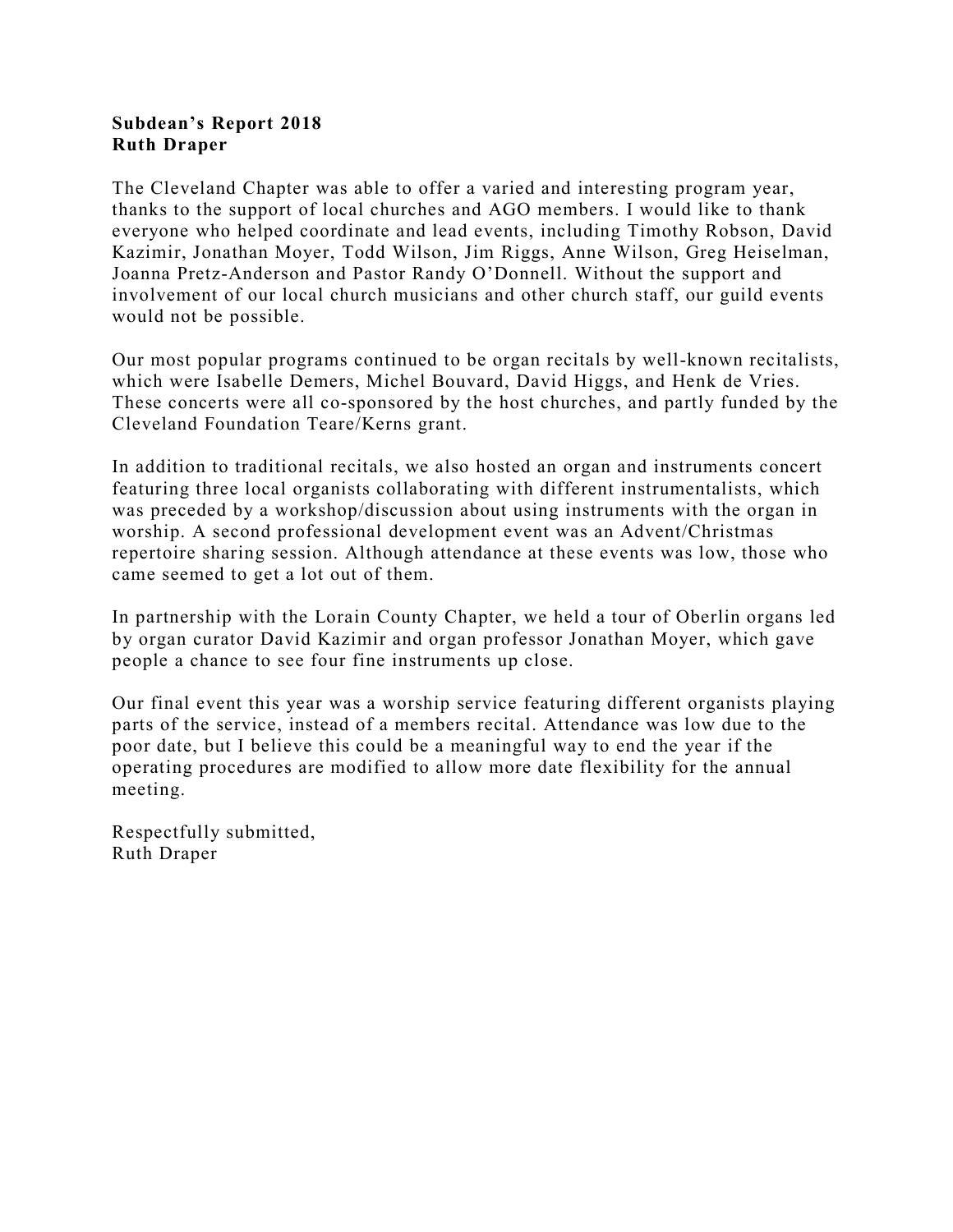# **CLEVELAND CHAPTER, AGO Income Statement** September 25, 2017 to May 11, 2018

|                            |                                      |                    | 2017-18  | 2017-18                 |                              |
|----------------------------|--------------------------------------|--------------------|----------|-------------------------|------------------------------|
|                            |                                      | <b>This Period</b> | Total \$ | <b>Budget</b>           | <b>Notes</b>                 |
| <b>INCOME</b>              |                                      |                    |          |                         |                              |
|                            | <b>Membership Dues</b>               | 1,134.00           | 4,725.00 | 4500                    |                              |
|                            | Fees/Donations at Programs           |                    |          | $\mathbf 0$             |                              |
|                            | <b>Advertising Fees</b>              |                    |          |                         |                              |
|                            | Interest/Dividends                   | 277.46             | 277.46   | 175                     | primarily Magellan dividends |
|                            | Other                                |                    |          |                         |                              |
|                            | <b>AGO National Reimburs.</b>        |                    |          | 200                     |                              |
|                            | <b>Dedicated Income</b>              |                    |          |                         |                              |
|                            | <b>Programming Gifts</b>             | 10.00              | 2,128.00 | 2100                    | includes Pipedreams          |
|                            | <b>Scholarship Gifts</b>             | 25.00              | 225.00   | 300                     |                              |
|                            | <b>Competition Gifts</b>             |                    |          |                         |                              |
|                            | <b>TOTAL INCOME</b>                  | 1,446.46           | 7,355.46 | 7275                    |                              |
| <b>EXPENSES</b>            |                                      |                    |          |                         |                              |
|                            | <b>Dues to National/duals</b>        |                    | 197.00   | 197                     |                              |
|                            | <b>Chapter Programs</b>              | 2,874.16           | 3,874.16 | 4200                    |                              |
|                            | Newsletter                           |                    |          | 25                      |                              |
|                            | Office/ Misc. Admin.                 | 50.00              | 68.00    | 100                     | Ohio registration            |
|                            | Dean's Expense                       |                    |          | 100                     |                              |
|                            | <b>AGO Exams</b>                     |                    |          | 200                     |                              |
|                            | Other/Contingency                    |                    |          | $\mathbf 0$             |                              |
|                            | Website                              | 225.00             | 305.00   | 300                     | hosting renewal, security    |
|                            | <b>AGO Annual Fund</b>               |                    |          | 500                     |                              |
|                            | Scholarships                         |                    |          | 500                     |                              |
|                            | <b>Quimby Competition</b>            |                    | 340.42   | 500                     |                              |
|                            | <b>Exam Incentives</b>               |                    |          | 0                       |                              |
|                            | Pipe Dreams sponsorship              |                    | 1,898.00 | 1898                    |                              |
|                            | Yearbook                             |                    |          | 0                       |                              |
|                            | <b>Projector for Concerts</b>        |                    |          | 500                     |                              |
|                            | <b>TOTAL EXPENSE</b>                 | 3,149.16           | 6,682.58 | 9020                    |                              |
| <b>NET INCOME</b>          |                                      | $-1,702.70$        | 672.88   | $-1745$                 |                              |
|                            | <b>Transfers from/to Investments</b> |                    |          |                         |                              |
| <b>ADJUSTED NET INCOME</b> |                                      | $-1,702.70$        | 672.88   | $-1745$                 |                              |
|                            |                                      |                    |          |                         |                              |
| <b>Account Balances</b>    |                                      |                    |          |                         |                              |
|                            | Checking                             | 2,104.58           |          |                         |                              |
|                            | <b>Savings</b>                       | 4,209.59           |          |                         |                              |
|                            | <b>Fidelity Market Value</b>         | 48,749.00          | 6,178.78 | increase since 12/31/17 |                              |

For member information only, not for distribution.